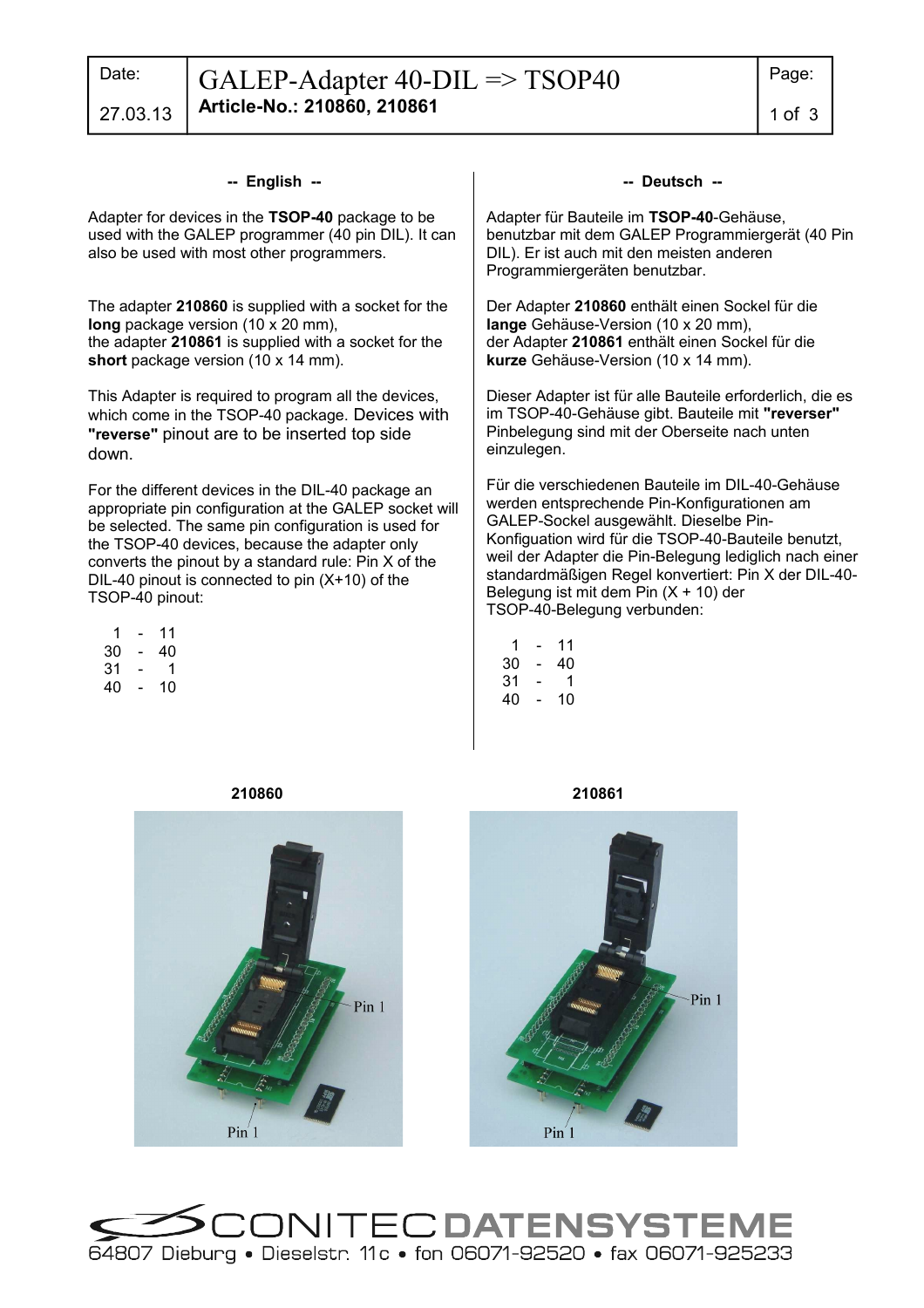# **Connection List**

## **Connections at the upper adapter board,**

 from TSOP-40 socket (N6/N7) to the connector line (40 pins: N4+N5) :

| $TSOP-40$ |                         | $TSOP-40$               |           |
|-----------|-------------------------|-------------------------|-----------|
| N6/N7     | $N4 + N5$               | N6/N7                   | $N4 + N5$ |
| 11        | 1                       | 31                      | 21        |
| 12        | $\overline{\mathbf{2}}$ | 32                      | 22        |
| 13        | 3                       | 33                      | 23        |
| 14        | 4                       | 34                      | 24        |
| 15        | 5                       | 35                      | 25        |
| 16        | 6                       | 36                      | 26        |
| 17        | 7                       | 37                      | 27        |
| 18        | 8                       | 38                      | 28        |
| 19        | 9                       | 39                      | 29        |
| 20        | 10                      | 40                      | 30        |
| 21        | 11                      | $\mathbf 1$             | 31        |
| 22        | 12                      | $\overline{2}$          | 32        |
| 23        | 13                      | 3                       | 33        |
| 24        | 14                      | $\overline{\mathbf{4}}$ | 34        |
| 25        | 15                      | 5                       | 35        |
| 26        | 16                      | 6                       | 36        |
| 27        | 17                      | 7                       | 37        |
| 28        | 18                      | 8                       | 38        |
| 29        | 19                      | 9                       | 39        |
| 30        | 20                      | 10                      | 40        |